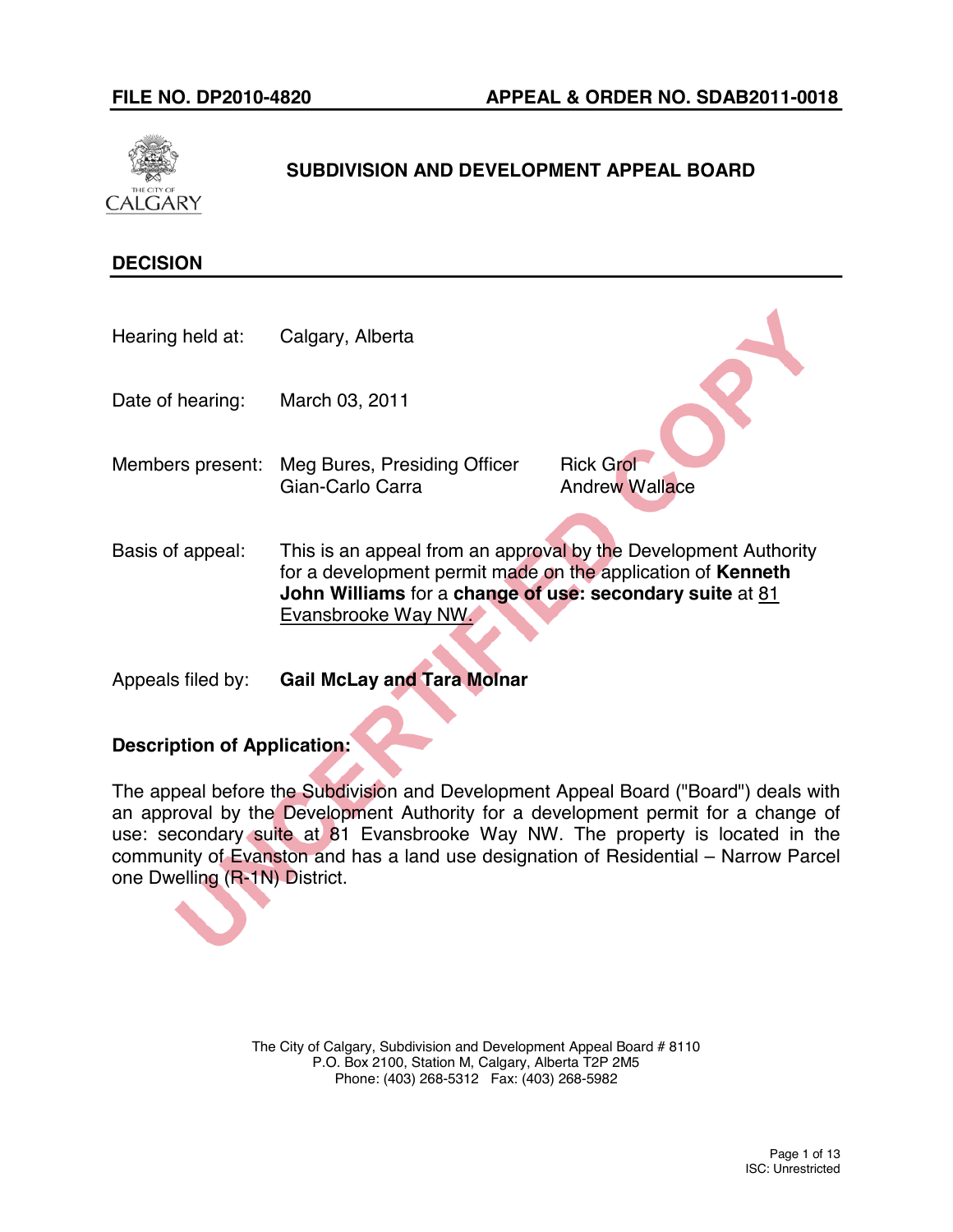# **Summary of Evidence:**

# *Board report*

The Board report contains all the materials submitted by the Development Authority that pertain to the application, the notice of appeal and any submissions made by the applicant/ appellant and any other parties to the appeal. All the evidence of the Development Authority is contained in the Board report.

# *Hearing*

The Board heard verbal submissions from the following:

Tara Molnar, an appellant, in favour of the appeal; and Kenneth John Williams, the applicant and co-owner of the subject property, in opposition of the appeal.

# The Development Authority:

The Development Authority did not make a verbal presentation to the Board. Prior to the hearing, the Development Authority, in response to the appeal, submitted additional factors, considerations and rationale for its decision.

### In Favour of the Appeal:

The Board heard from Ms. Molnar who submitted letters of support from affected neighbours; pictures of the subject site and surrounding area demonstrating the parking issues faced by this neighbourhood; an MLS listing for the subject property indicating the existing "mother-in-law" suite and stating the lot width is 10.63 metres; a City of Calgary My Property Report, and a City of Calgary Assessment Summary Report from December 31, 2010 indicating the lot is designated as Residential – Narrow Lot Dwelling and that there is no basement suite. The appellant than raised the following points in favour of the appeal:

- She stated that she and her family have lived at 89 Evansbrooke Park NW for the past eight years.
- There are many illegal secondary suites located within this neighbourhood. The appellant would like the Board to allow this appeal, as it would alleviate some of the parking issues happening within the neighbourhood.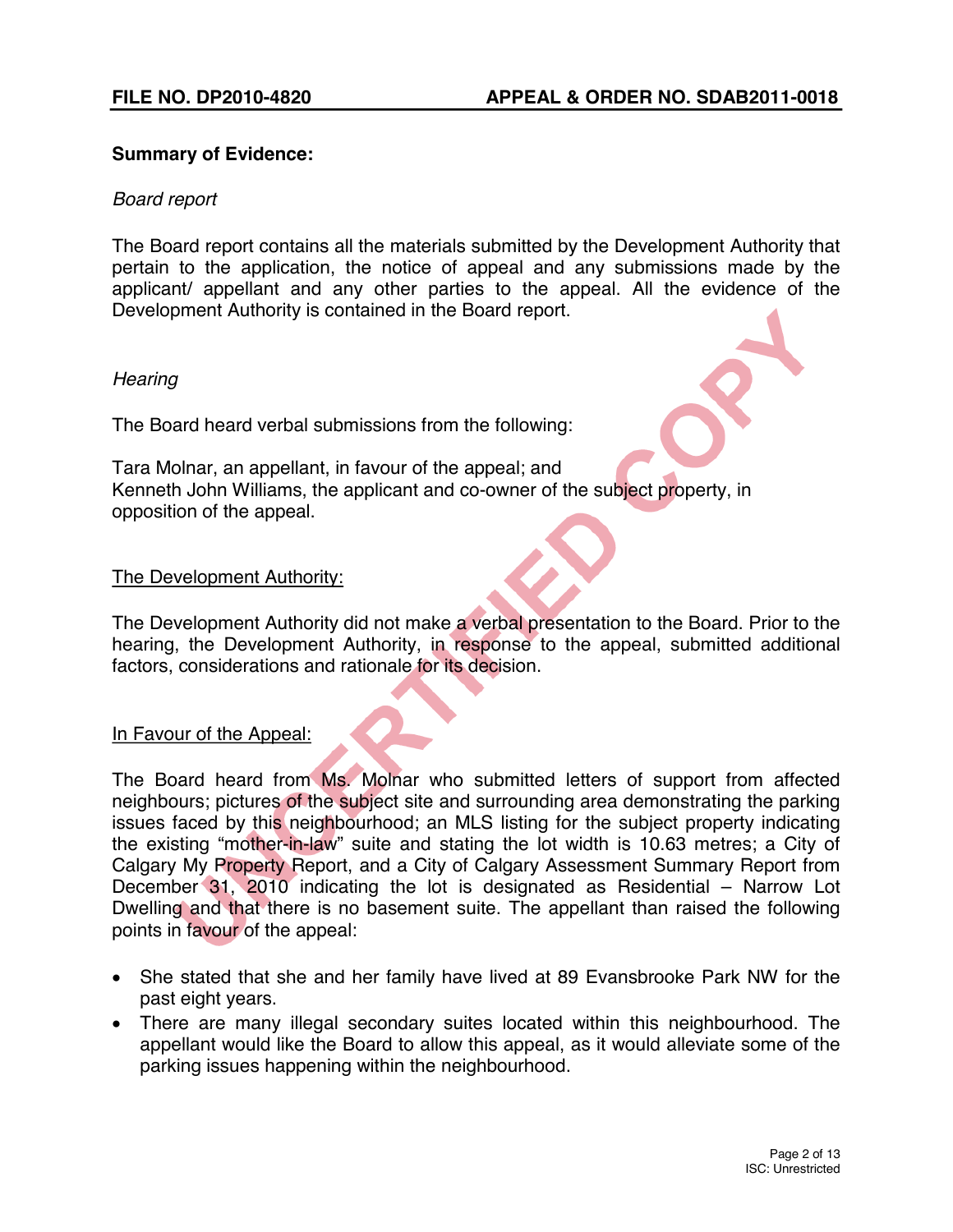- There is a very serious parking issue within this neighbourhood. There are no lanes in the general area and all homes have double front attached garages. The average lot size is very small and therefore it is very difficult for people to park in front of their homes. The parking problems have started to foster negative relations amongst the residents of this community.
- She referenced the pictures of the subject site that show that the owners and their tenants often double park. There are four very large vehicles that are associated with the subject property. The problems associated with this spill down the street and affect all who live in this area.
- The subject property is currently listed on MLS. It is advertising the existence of a second dwelling unit.
- She referenced the letters in support of this appeal that were submitted at the hearing.

# Opposed to the Appeal:

The Board then heard from Mr. Williams, the applicant and co – owner of the subject property. Mr. Williams raised the following points in opposition to the appeal:

- The subject home was originally built in 2004. It was at this time that the original owners had the basement developed. Mr. Williams and his wife bought the property in 2007; there was a complete kitchen in the basement and that they had hoped to use as a summer kitchen for entertaining. At the time, Mr. Williams and his wife were not aware that the suite was considered illegal by The City. When they discovered this, they decided to obtain the appropriate permits instead of removing it. He further stated that there have been no changes made to the suite since they bought the property.
- Approximately a year and a half ago, Mr. Williams' son and his wife and child moved in. They are currently in the process of having their own home constructed in the general area and occupancy is anticipated to occur in either April or May of this year.
- He confirmed that there is a parking issue associated with the subject site. Both Mr. Williams and his son have large trucks, while their wives also have smaller vehicles. There is a double front attached garage but it is currently being used to store Mr. Williams' boat and quads. The garage is approximately 24 feet wide by 22 feet deep, and could therefore accommodate two vehicles. The front drive is slightly larger and can also store two vehicles. Mr. Williams did confirm that if necessary he could find another storage location for his recreational vehicles to ensure all of their cars are kept on site.
- The Board should note that two of the vehicles currently being used by the family will be removed within the next few months when their son and his family move into their new home.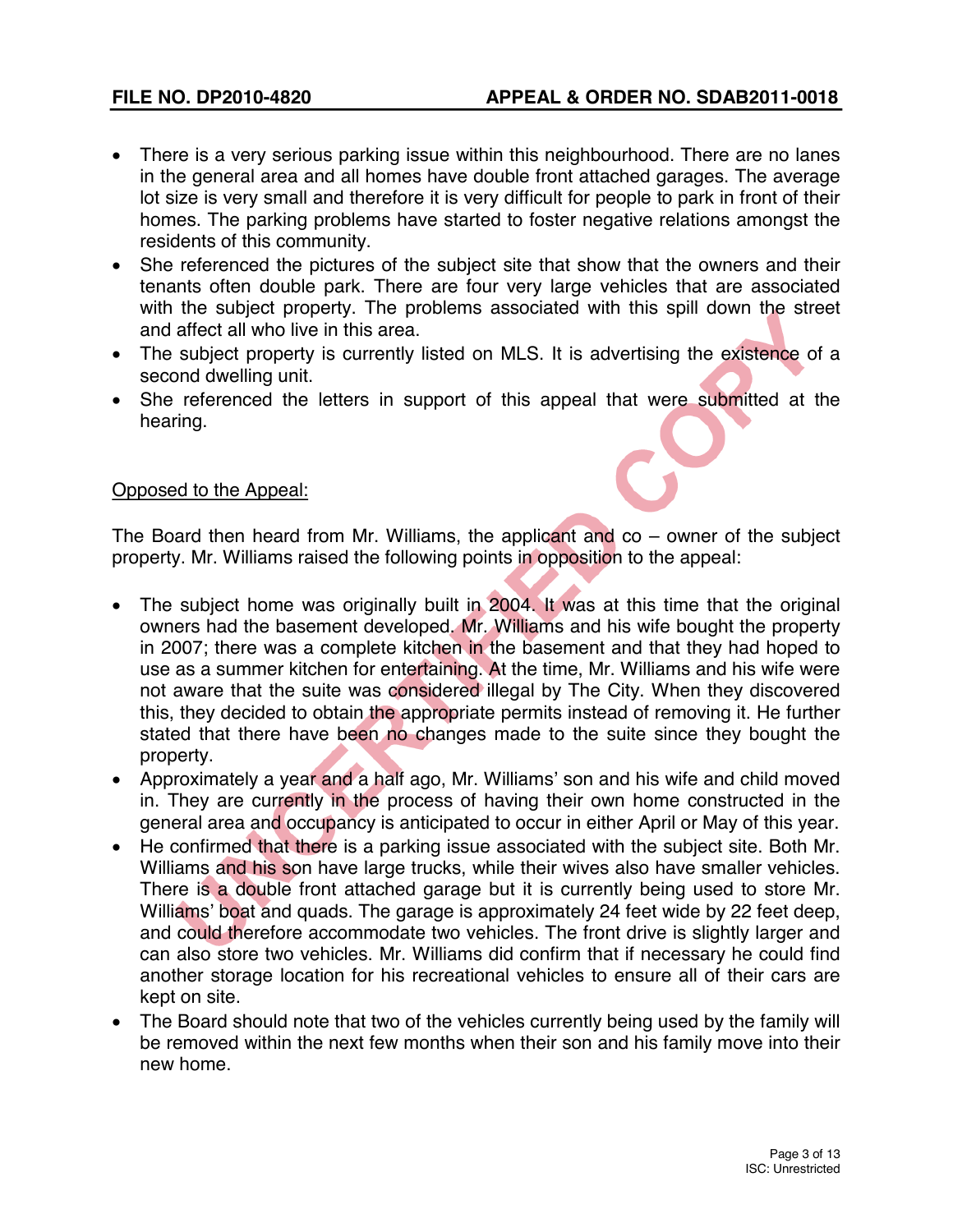• In addition, Mr. Williams confirmed that there is no key lock on the door separating the main house from the secondary suite. The lock on the door is more akin to what one would find on a bedroom or bathroom door.

# **Decision:**

In determining this appeal, the Board:

- Complied with the provincial legislation and land use policies, applicable statutory plans and, subject to variation by the Board, The City of Calgary Land Use Bylaw 1P2007, as amended, and all other relevant City of Calgary Bylaws;
- Had regard to the subdivision and development regulations; and
- Considered all the relevant planning evidence presented at the hearing, the arguments made and the circumstances and merits of the application.
- **1. The appeal is allowed in part and the decision of the Development Authority is varied.**
- **2. The development permit shall be issued as approved by the Development Authority with the following amendments/ additions to the conditions of approval.**

# **Conditions of approval**

# **Prior to release conditions**

The following are the prior to release conditions. All requirements shall be resolved to the satisfaction of the Development Authority.

- 1. The applicant shall submit six (6) sets of amended plans (file folded and collated) to the satisfaction of the Development Authority. The amended plans shall include the following:
	- a) Indicate the private amenity space for the secondary suite on the plans;
	- b) Show a minimum of two approved on-site motor vehicle parking stalls;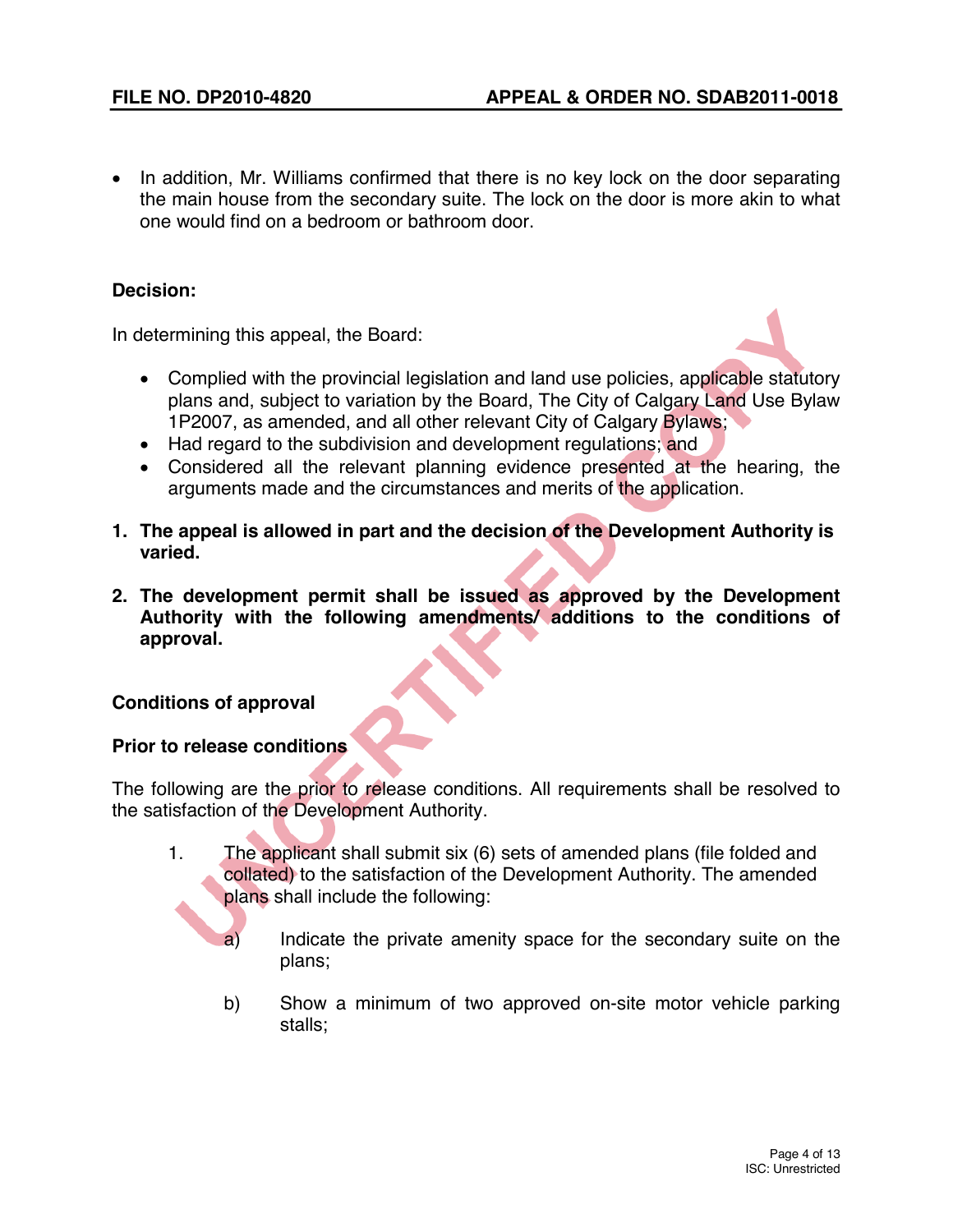c) Annotation clearly indicating which one of the approved on-site motor vehicle parking stalls is designated and assigned for the exclusive use of the secondary suite.

In addition to the full sized plans requested above, please submit one (1) 11 x 17 complete set of plans for the purpose of the development completion permit (DCP) process.

# **Permanent conditions**

The following conditions are added to the permanent conditions:

- 4. Unfettered access shall be maintained at all times to at least two on-site motor vehicle parking stalls.
- 5. One of the two approved on-site motor vehicle parking stalls shall be used exclusively for the use of the secondary suite. Amended plans shall clearly indicate, by way of annotation, which one of the approved on-site motor vehicle parking stalls is designated and assigned for the use of the secondary suite.
- 6. All motor vehicles belonging to or otherwise associated with the residents of the primary residence and the secondary suite shall be parked on site.
- 7. The double attached garage shall be used and maintained for the purpose of parking of motor vehicles.
- 8. The property owner shall reside on the subject property.

# **Reasons:**

1 Having considered the written, verbal and photographic evidence submitted, the Board notes that the appeal pertains to an approval by the Development Authority of a development permit application for a change of use for an attached below grade secondary suite at 81 Evansbrooke Way NW. The property has a land use designation of Residential – Narrow Parcel One Dwelling (R-1N) District pursuant to Land Use Bylaw 1P2007.

2 The Development Authority reviewed the subject application pursuant to the rules of Land Use Bylaw 1P2007, in effect on the date of decision, as they pertain to secondary suites in a Residential – Narrow Parcel One Dwelling (R-1N) District on the grounds that it complied with all provisions of the Bylaw. As such the Development Authority, finding no relaxations to the Land Use Bylaw being sought or granted, deemed the application appropriate and supportable, and approved it with conditions.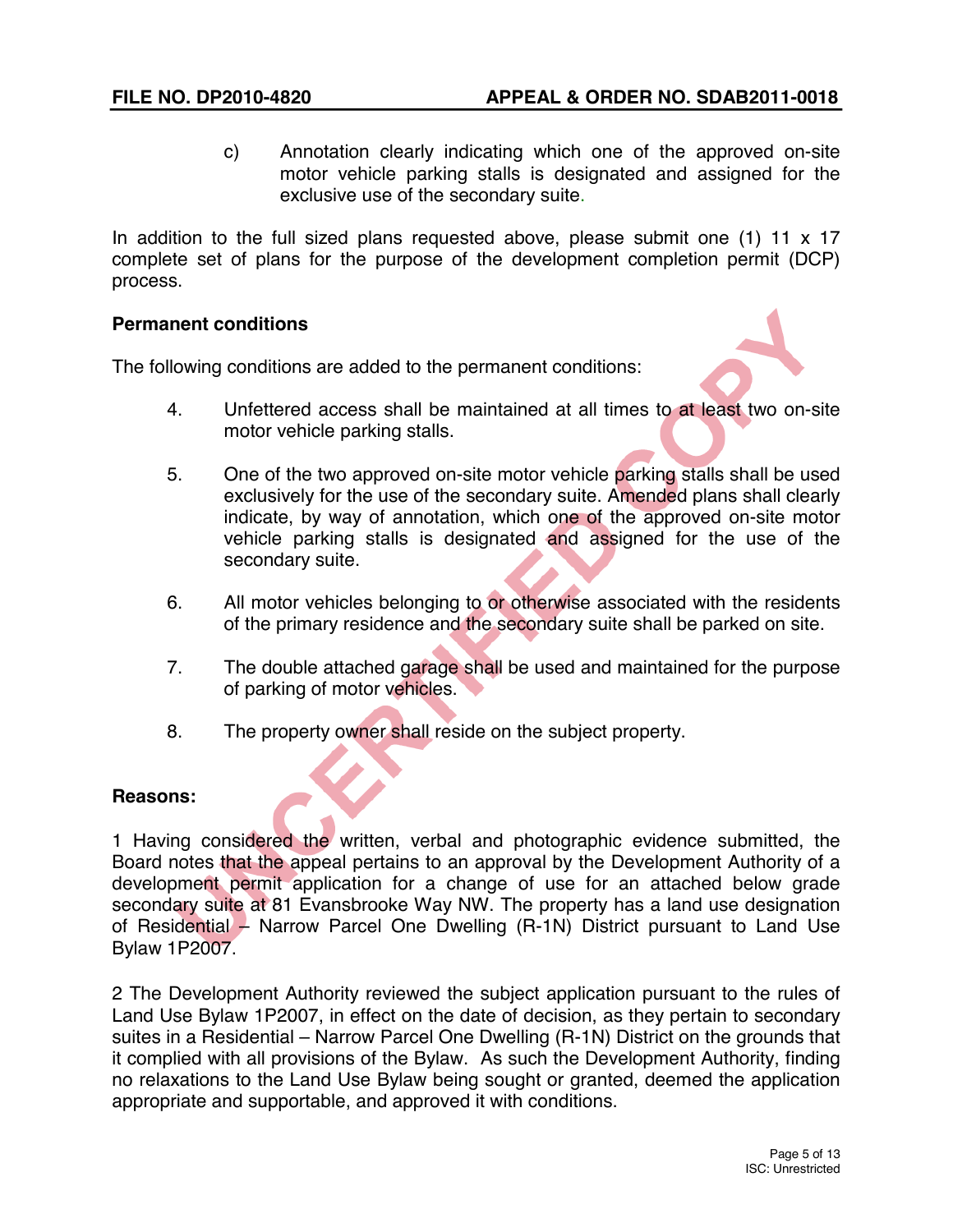3 The Board has particular regard to the following sections of Land Use Bylaw 1P2007:

Section 35 states:

# **Discretionary Use Development Permit Application**

- **35** When making a decision on a *development permit* for a *discretionary use* the *Development Authority* must take into account:
	- (a) any plans and policies affecting the *parcel*;
	- $(b)$  the purpose statements in the applicable land use district;
	- (c) the appropriateness of the location and *parcel* for the proposed *development*;
	- (d) the compatibility and impact of the proposed *development* with respect to *adjacent development* and the neighbourhood;
	- (e) the merits of the proposed *development*;
	- (f) the servicing requirements;
	- (g) access and transportation requirements;
	- (h) vehicle and pedestrian circulation within the *parcel*;
	- (i) the impact on the public transit system; and
	- (j) sound planning principles.

Section 116 states:

### **General Rules**

**116** All *motor vehicle parking stalls*, *visitor parking stalls*, *bicycle parking stalls* and *loading stalls* required by this Bylaw for a *development* must be located on the same *parcel* as the *development*.

Section 295 states:

- **295 "Secondary Suite"**
	- (a) means a *use* where a second, self-contained **Dwelling Unit** is located within a **Contextual Single Detached Dwelling** or **Single Detached Dwelling**;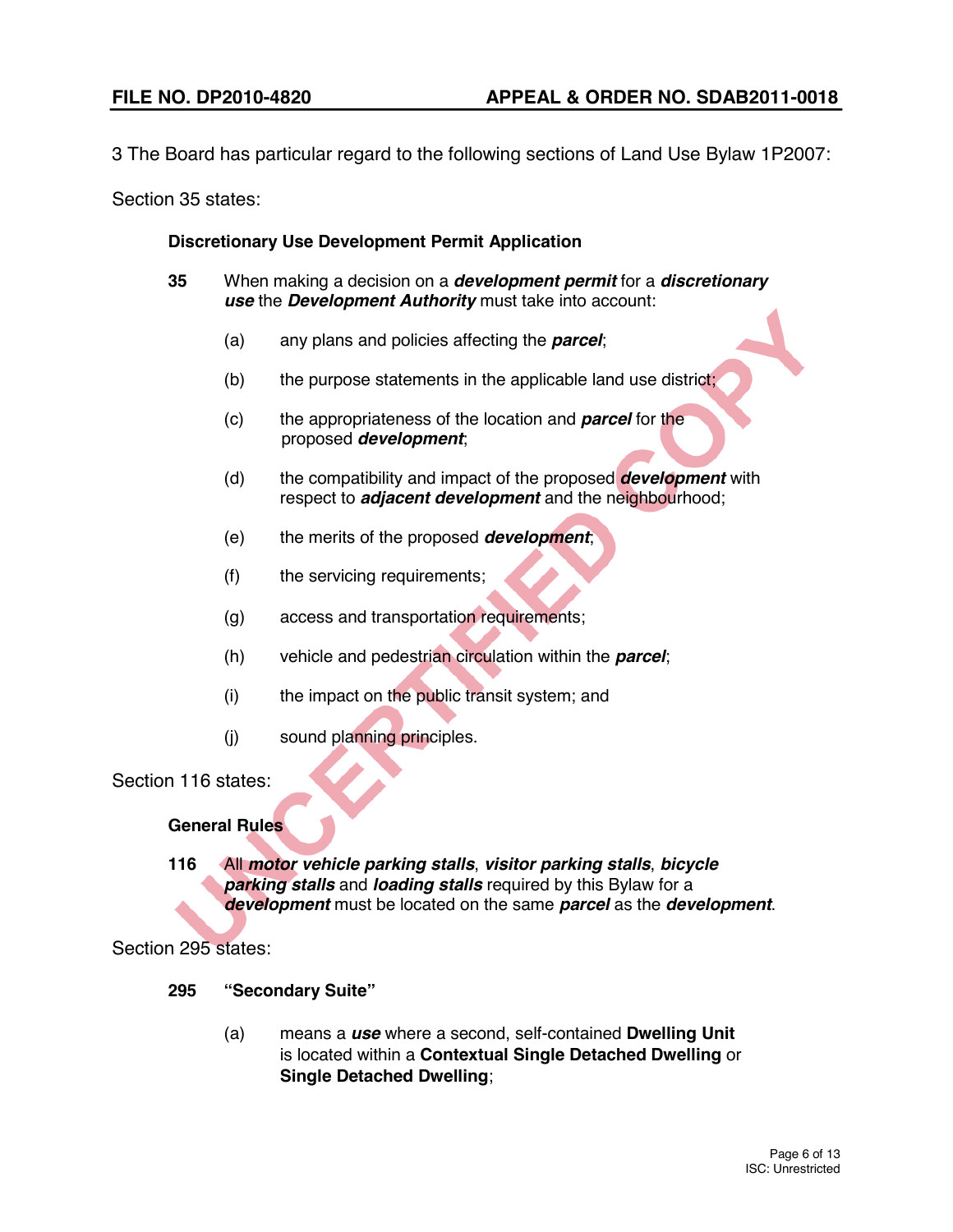- (b) is a *use* within the Residential Group in Schedule A to this Bylaw;
- (c) requires a minimum of 1.0 *motor vehicle parking stalls*; and
- (c) does not require **bicycle parking stalls – class 1** or **class 2**.

Section 305 states:

- **305 "Single Detached Dwelling"**
	- $(a) (b)$  [...]
	- (c) requires a minimum of 1.0 *motor vehicle parking stalls* per *Dwelling Unit*; and
	- $(d)$  [...]

Section 461 states:

### **Discretionary Uses**

- **461** The following *uses* are *discretionary uses* in the Residential Narrow Parcel One Dwelling District:
	- $(a) (h)$  [...]
	- (h.1) **Secondary Suite**;
	- (h.2) **Secondary Suite – Detached Garage**; and
	- (h.3) **Secondary Suite – Detached Garden**
	- $(i) (m)$  […]

Section 464 states:

### **Parcel Width**

- **464 (1)** The minimum *parcel width* is:
	- (a) [...]
	- (b) 9.0 metres for a *parcel* containing a *Secondary Suite*, and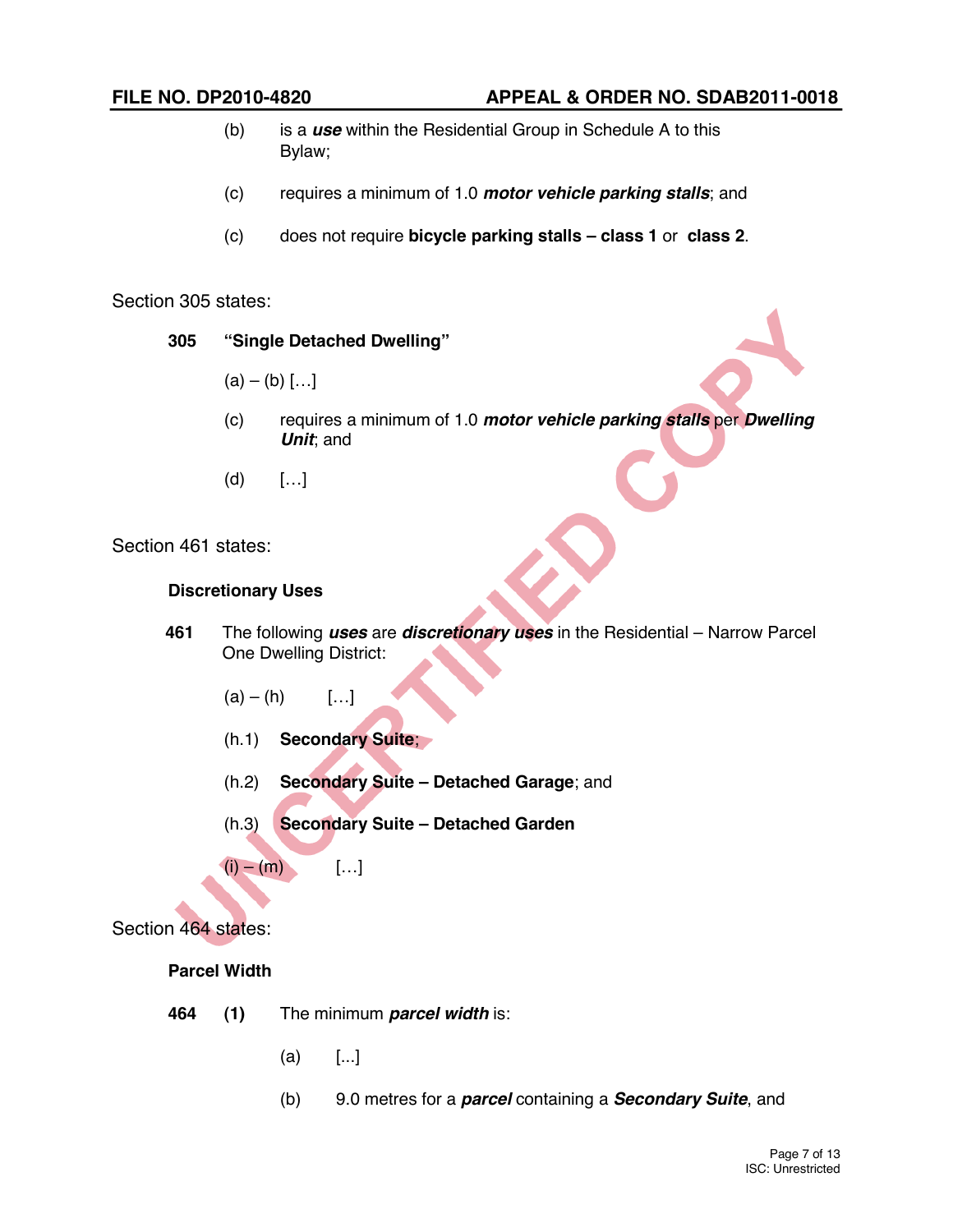- $(c)$  [...]
- **(2)** [...]

Section 465 states:

# **Parcel Depth**

- **465 (1)** Unless referenced in subsection (2), the minimum *parcel depth* is 22.0 metres.
	- **(2)** The minimum *parcel depth* for a *parcel* containing a **Secondary Suite – Detached Garage** or a **Secondary Suite – Detached Garden** is 30.0 metres.

Section 466 states:

# **Parcel Area**

- **466 (1)** Unless referenced in subsection (2), the minimum area of a *parcel* is 233.0 square metres.
	- **(2)** The minimum area of a *parcel* containing a **Secondary Suite – Detached Garage** or a **Secondary Suite – Detached Garden** is 400.0 square metres.

Section 467 states:

### **Parcel Coverage**

- **467 (1)** Unless otherwise referenced in subsections (2), (3) and (4), the maximum *parcel coverage* is 50.0 per cent of the area of a *parcel.*
	- **(2)** Unless otherwise referenced in subsections (2), (3) and (4), the maximum *parcel coverage* is 60.0 per cent of the area of a *parcel* where:
		- (a) the area of the *parcel* is less than 300.0 square metres; and
		- (b) the *parcel width* less than 8.7 metres.
	- **(3)** Unless otherwise referenced in subsection (4), the maximum *parcel coverage* is 45.0 per cent of the area of a *parcel* where the *parcel width* is greater than 11.0 metres.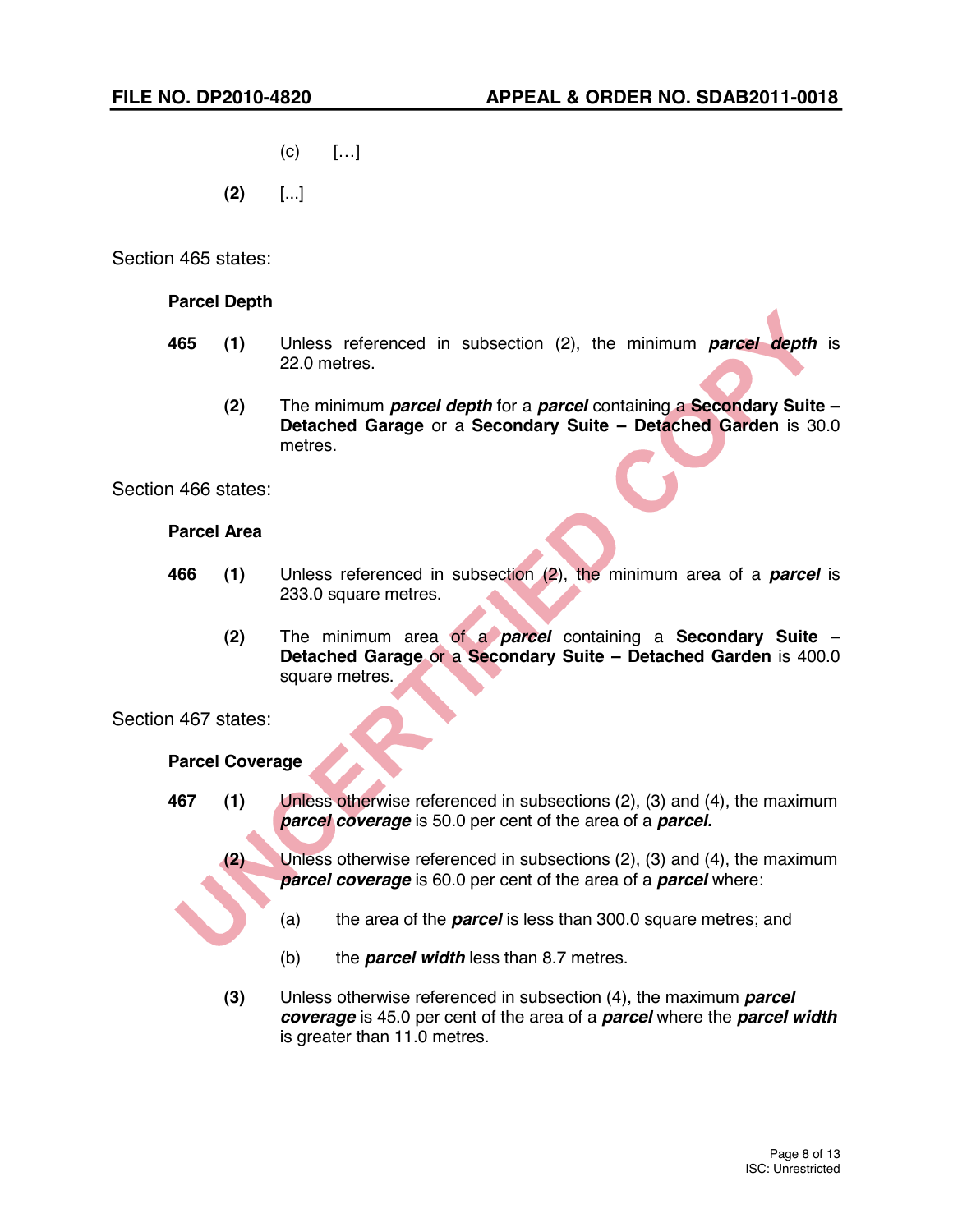**(4)** The maximum *parcel coverage* referenced in subsections (1), (2) and (3) must be reduced by 21.0 square metres for each required *motor vehicle parking stall* that is not located in a *private garage*.

Section 473 states:

### **Motor Vehicle Parking Stalls**

**473** The minimum number of *motor vehicle parking stalls* is 2.0 stalls for a *Single Detached Dwelling* located on a *parcel* with a *parcel width* less than 9.0 metres.

Section 353 states:

# **Secondary Suite – Outdoor Private Amenity Space**

**353** A **Secondary Suite, Secondary Suite – Detached Garage** and **Secondary Suite – Detached Garden** must have a *private amenity space* that:

- (a) is located outdoors;
- (b) has a minimum area of 7.5 square metres with no dimension less than 1.5 metres; and
- (c) is shown on a plan approved by the *Development Authority*.

4 In addition, the also Board has regard to sections 351, 352 and 354 of Land Use Bylaw 1P2007.

5 Although the Development Authority found that the proposed change of use requires no relaxations, the Board notes a written comment included in the Bylaw check on page 9 of the Board's report, indicating that the necessary outdoor private amenity space, as required by section 353 of the Bylaw, is not indicated on the plans for the proposed secondary suite and that it is required to be shown on plans. The Board further notes that the floor plan for the proposed secondary suite, upon which the Development Authority rendered its decision (page 22 of the Board's report), is indeed missing any indication of outdoor private amenity space.

6 The Board acknowledges the submissions of all parties, including but not limited to the appellants, the applicant, as well as letters and correspondence received regarding the application and appeal.

7 One of the appellants, in their notice of appeal, as well as a number of the letters she provided from community residents, asserted that the area is not suited to secondary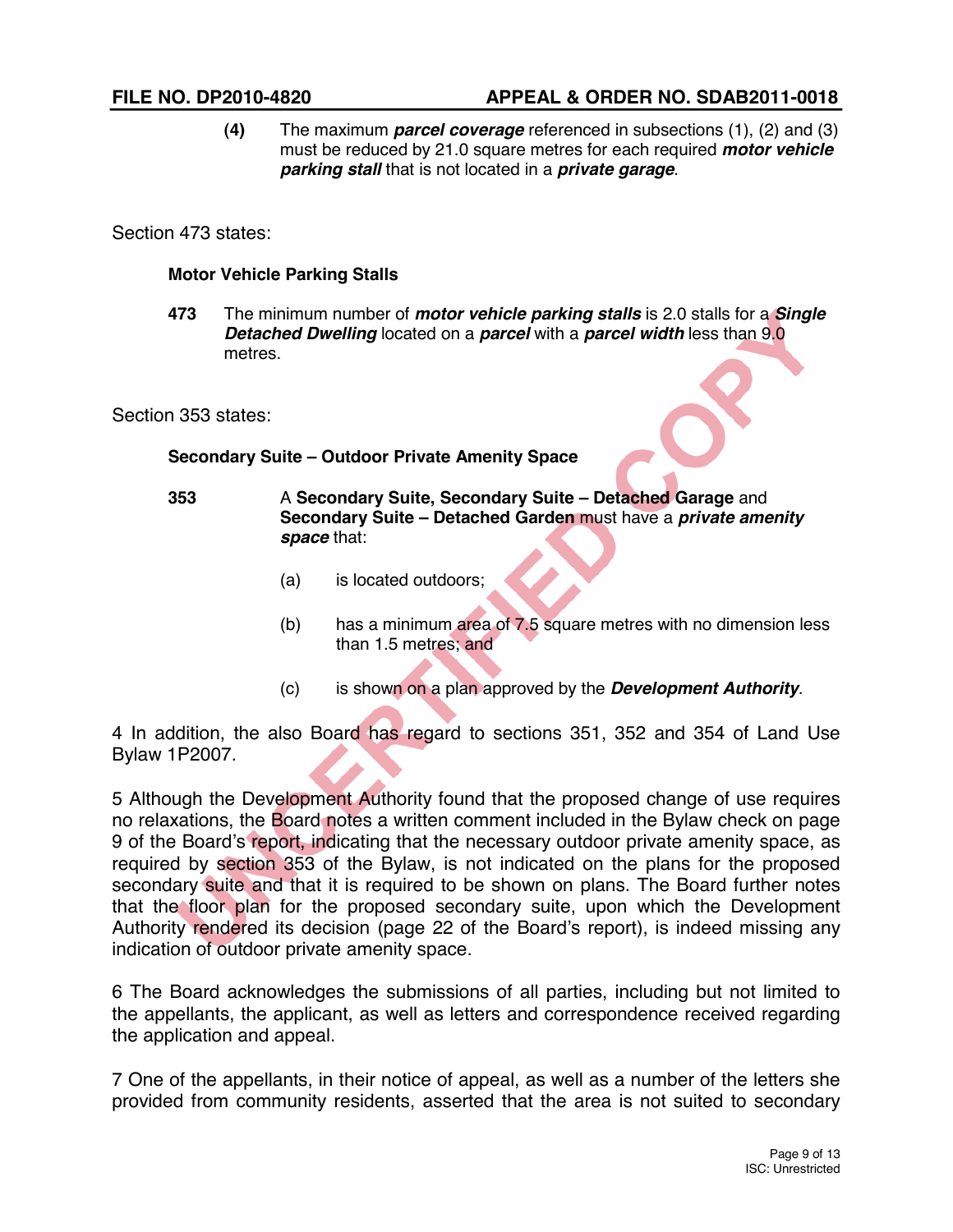suites because of the narrowness of the lots and the closeness of the homes to each other, which creates an additional degree of residential density. In their opinion, the Evanston community was not designed to accommodate the extra residents and the associated traffic and parking issues that would likely come with the approval of secondary suites.

8 The appellants went on to explain that most of the homes in the community are on narrow lots and virtually all of them have double car garages with wide driveways. As a result, there is very little curb space available for on-street parking. This has resulted in tremendous parking congestion in the community.

9 The appellants' primary concerns appear to be related to the potential for an increase in on-street parking demand resulting from the change of use. In considering all the evidence, the Board notes that the appellants, while having a general concern regarding the potential impact of the proposed change of use on their community, the Board determines that parking is the substantive concern.

10 The Board notes that neither of the appellants lives adjacent to the subject property, and although they live in the same community, the appellants live some distance from the subject property.

11 Nevertheless, the Board has regard to the anecdotal evidence provided by the appellants that there is a scarcity of on-street parking in the community.

12 With regard to the issue of parking associated with the proposed change of use, the Board notes the following: The evidence shows that the width of the subject property is 10.6 metres. Therefore, according to sections 295, 305, and 473 of the Bylaw, the site requires a minimum of one on-site parking stall for the single detached dwelling, and a minimum of one on-site parking stall for the secondary suite, for a total two on-site motor vehicle parking stalls.

13 The Board takes into consideration the evidence that there are two families currently living on site. The applicant and his wife are the owners of the primary residence and the applicant's son and his son's family are currently living in the secondary suite. Between the two families, there is a total of four motor vehicles associated with this residence.

14 In considering the parking concerns of the appellants, the Board notes that, in addition to the existing bedrooms on the dwelling's primary residence, the proposed secondary suite contains one bedroom. As indicated above, a total of four adults reside in the dwelling, two in the proposed secondary suite and two in the primary residence, who have a total of four motor vehicles. Therefore, the Board finds that there is a potential for the proposed use to attract more vehicles than would normally be associated with a single dwelling unit.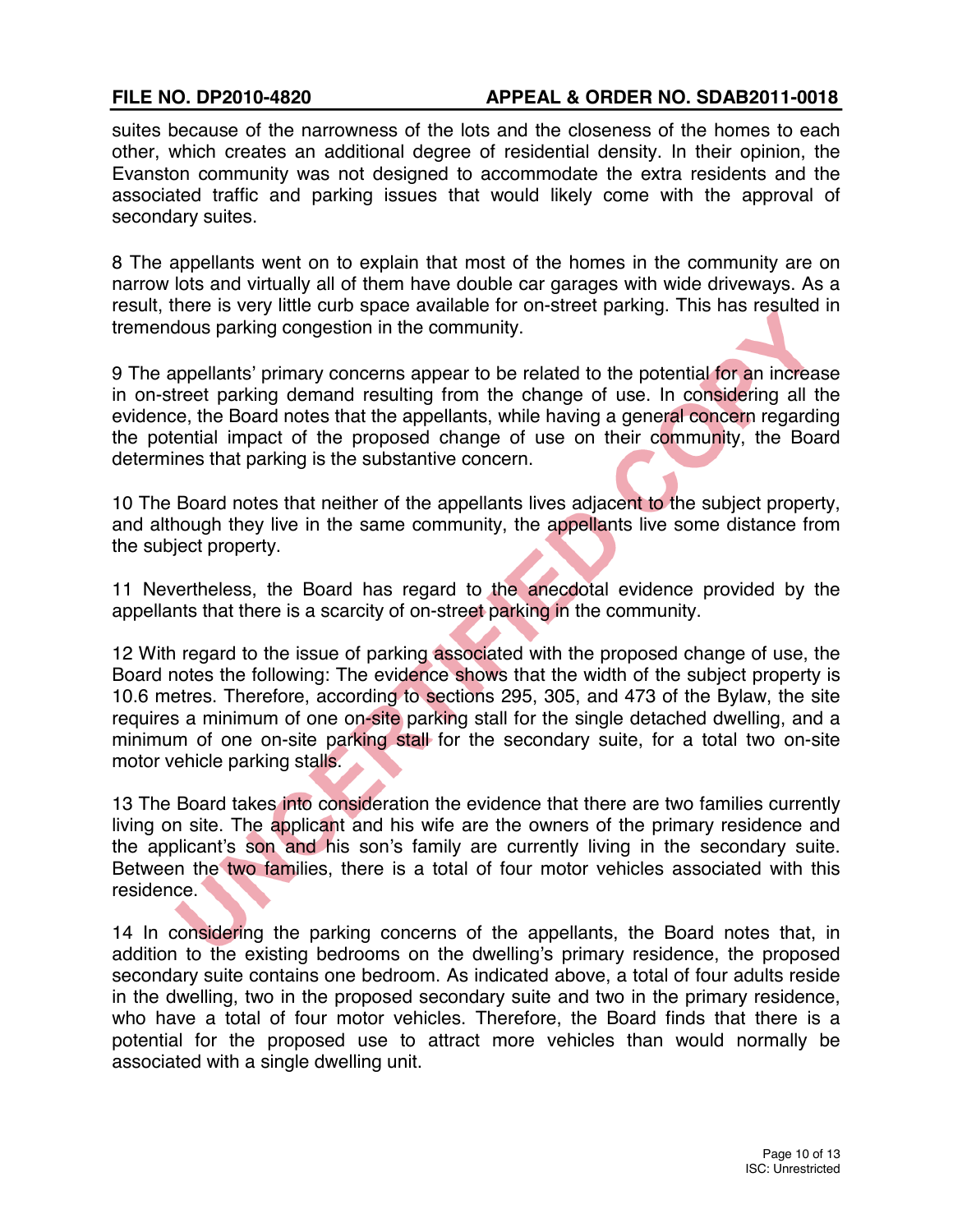15 The applicant explained that the site can accommodate a total of four motor vehicles on-site: two in the attached double car garage, and two on the double-wide driveway in front of the garage.

16 The applicant further explained, however, that only two of the four vehicles associated with the residence are parked on-site on the driveway. The remaining two are parked on the street. None of their motor vehicles are parked inside the double attached garage because there is no room; the garage is currently being used for storing a boat, all terrain vehicles and other recreational equipment.

17 Upon questioning by the Board, the applicant confirmed that, if required, he would be able to remove the boat and all terrain vehicles from his garage and store them at another location, in order to make room to park two vehicles inside his garage.

18 Regarding the appellants' concerns regarding the appropriateness of secondary suites in a community that is predominantly narrow, closely spaced lots, and their assertion that the proposed change of use to include a secondary suite may not comply with the Bylaw requirements for the land use in this area, the Board notes the following.

19 According to section 461 of the Bylaw, secondary suites are a discretionary use in this area, which has a land use designation of R-1N. Furthermore, according to sections 464, 465 and 466 of the Bylaw respectively, the subject parcel's width, depth and area are such that it can accommodate a secondary suite.

20 As indicated above, the site requires a minimum of two on-site parking stalls. The Board notes that a calculation of the maximum allowed parcel coverage of the subject site complies with section 467(4) of the Bylaw, regardless of whether one, or even two, of the required motor vehicle parking stalls were to be located on the driveway, instead of inside the attached private garage. In the Board's view the garage should be used for the parking of motor vehicles so that all vehicles owned or otherwise associated with the residents of the primary residence and the secondary suite can be accommodated on site.

21 The Board agrees with the Development Authority's conclusion that the proposed use respects the rules of the Bylaw and requires no relaxations.

22 As a result, the Board finds that, based on all the evidence, and on sound planning principles, the change of use is acceptable, but providing that a number of specific conditions are imposed to address the issue of parking, so as not to contribute to the on-street parking challenges already existing in the community.

23 Because the residents of the primary residence and the residents in the proposed secondary suite have a total of four vehicles between them, and considering the requirement for a minimum of two on-site motor vehicle parking stalls, as well as the applicant's statement that he would be able to make room in his double attached garage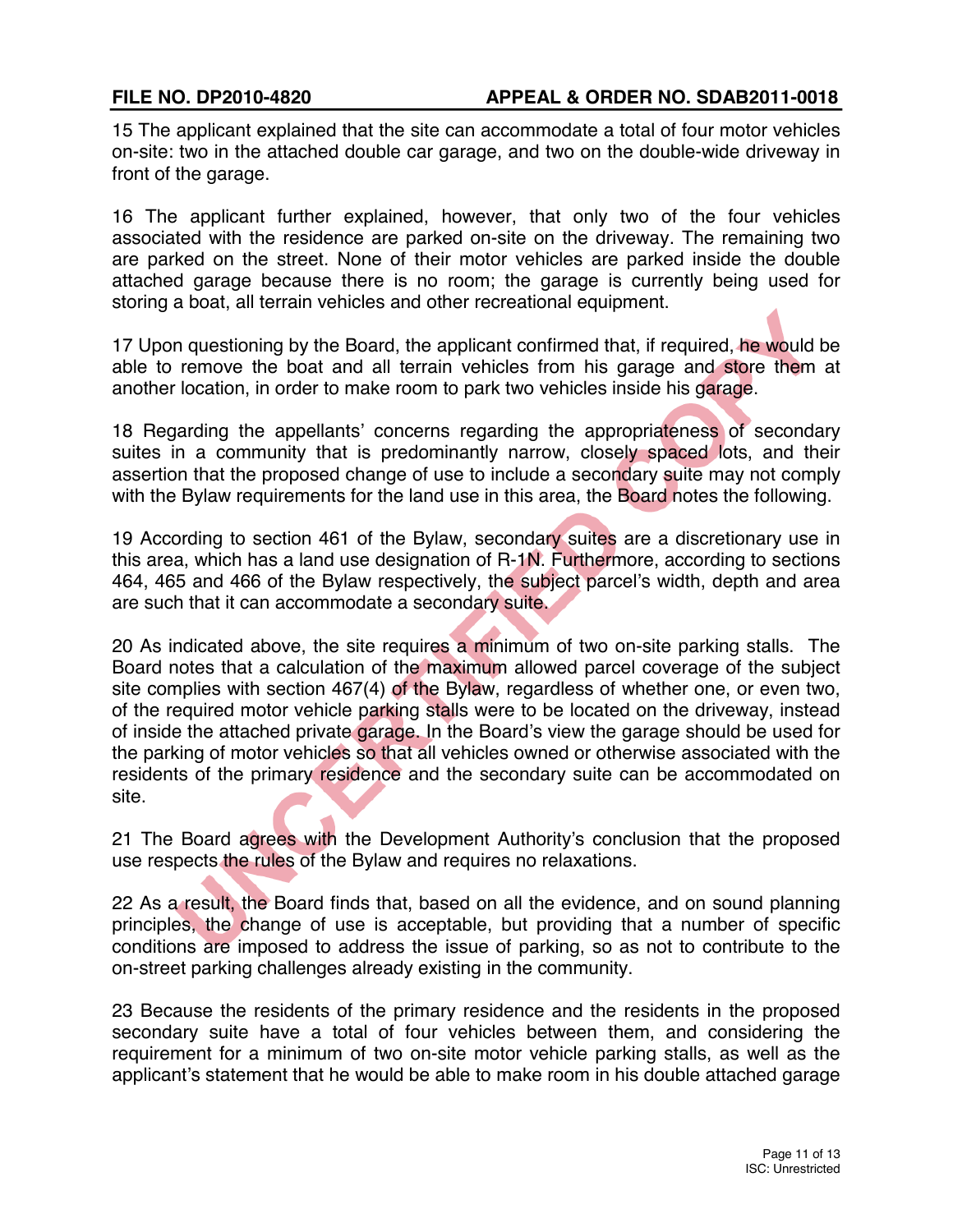to accommodate two motor vehicles, the Board finds it necessary to impose conditions to achieve those results in order to comply with the requirements of the Bylaw.

24 Based on the evidence and having regard to sound planning principles, the Board therefore determines that imposing the following four conditions is necessary from a planning perspective in order to prevent any potential parking issues, which may result from the proposed use:

- a.) Unfettered access shall be maintained at all times to the required approved on-site motor vehicle parking stalls;
- b.) One of the two required on-site parking stalls shall be designated for the exclusive use of the secondary suite and indicated as such on the amended plans;
- c.) The double attached garage must be used and maintained for the purpose of parking two motor vehicles; and
- e.) All motor vehicles belonging to or otherwise associated with the residents of the primary residence and the secondary suite shall be parked on site.

25 In addition, to ensure that parking remains at all times available and accessible for the parcel's approved uses, the Board determines it appropriate to impose a condition requiring amended plans showing unfettered access to at least two approved parking stalls, and clearly designating, by way of an annotation, that one of the two required parking stalls is being assigned to the proposed use.

26 The Board also requires amended plans clearly indicating the necessary outdoor private amenity space, as required by section 353 of the Bylaw.

27 Having regard to sound planning considerations, the Board imposes the further condition that the property owner must reside on-site as part of the approval of the secondary suite.

28 The Board, in weighing all the evidence presented during the hearing, and having regard for sound planning rationale, finds that the proposed change of use, based on the amended plans and proposed conditions, is in keeping with the rules and intent of Land Use Bylaw 1P2007, and is a use appropriate in form and function relative to the adjacent developments and the general neighbourhood.

29 The Board finds that the application warrants approval, subject to imposing additional conditions of approval.